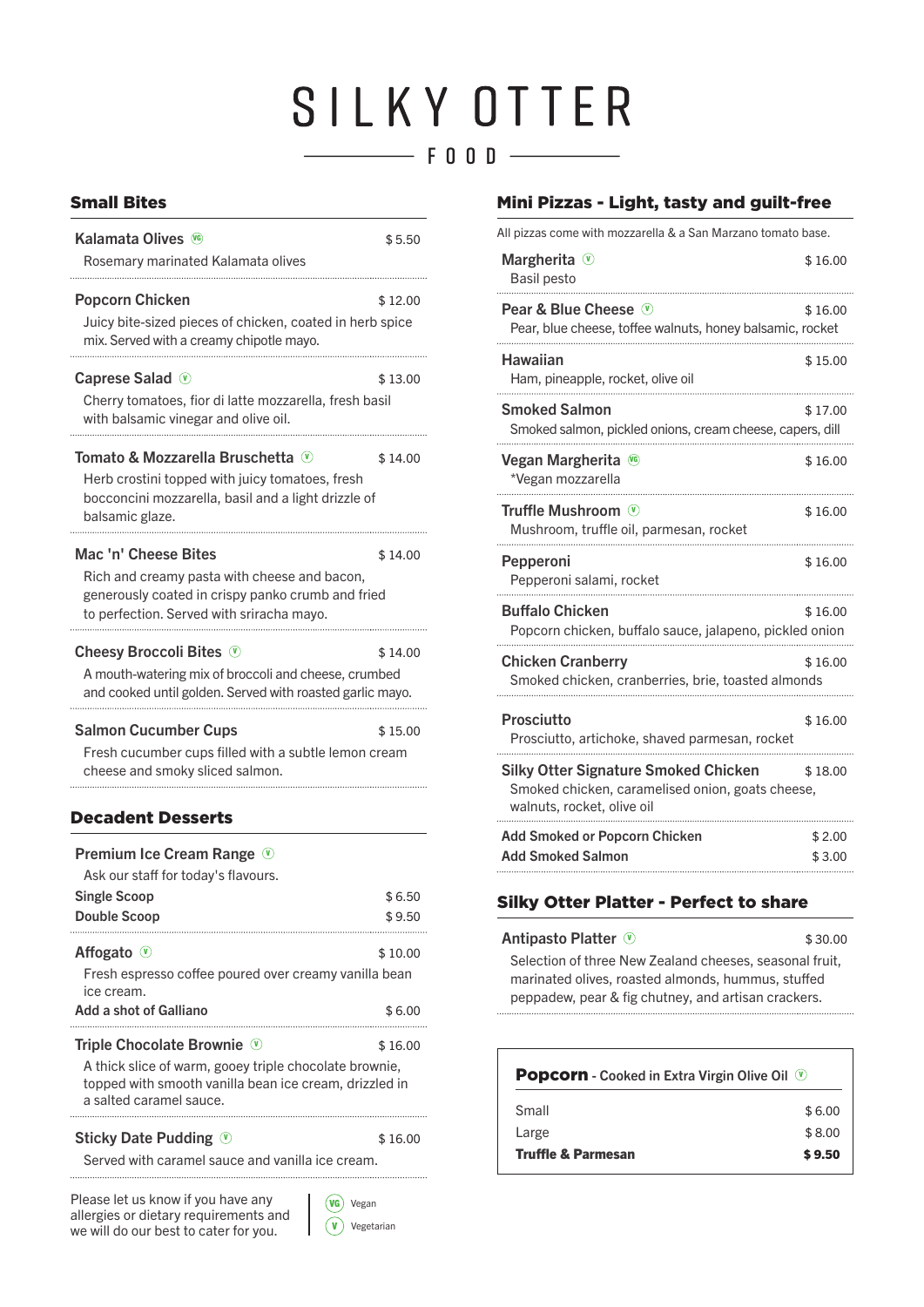# SILKY OTTER

| B<br>AGES                                     |         |         |               |
|-----------------------------------------------|---------|---------|---------------|
| <b>Wine</b>                                   | 150ml   | Carafe  | <b>Bottle</b> |
| <b>Sauvignon Blanc</b>                        |         |         |               |
| Satellite Sauvignon Blanc, Marlborough        | \$11.00 | \$28.00 | \$48.00       |
| Amisfield, Central Otago                      | \$15.00 | \$36.00 | \$65.00       |
| <b>Pinot Gris</b>                             |         |         |               |
| Catalina Sounds, Marlborough                  | \$13.00 | \$33.00 | \$55.00       |
| Spy Valley, Marlborough                       | \$13.00 | \$36.00 | \$65.00       |
| Chardonnay                                    |         |         |               |
| TW Estate, Gisborne                           | \$12.00 | \$31.00 | \$50.00       |
| Wildsong Chardonnay, Hawke's Bay              | \$13.00 | \$33.00 | \$55.00       |
| <b>Champagne and Sparkling</b>                |         |         |               |
| Laurent-Perrier Brut (200ml), France          |         |         | \$35.00       |
| Mumm Cordon Rouge Champagne (375ml)           |         |         | \$45.00       |
| Bandini Prosecco, Doc - Italy                 | \$12.00 | \$31.00 | \$50.00       |
| Cloudy Bay Pelorus, Marlborough               | \$14.00 | \$36.00 | \$70.00       |
| Veuve Clicquot Yellow Label Brut Champagne NV |         |         | \$110.00      |
| Bollinger Special Cuvee Champagne NV          |         |         | \$120.00      |
| Rosé                                          |         |         |               |
| Spy Valley, Marlborough                       | \$13.00 | \$33.00 | \$55.00       |
| <b>Red Wines</b>                              |         |         |               |
| Mojo Shiraz, Barossa Valley, South Australia  | \$12.00 | \$31.00 | \$52.00       |
| <b>TW Merlot, Gisborne</b>                    | \$13.00 | \$33.00 | \$58.00       |
| Catalina Sounds Pinot Noir, Marlborough       | \$14.00 | \$35.00 | \$60.00       |
| Nanny Goat, Central Otago                     | \$17.00 | \$43.00 | \$75.00       |
|                                               |         |         |               |

#### Beer

| Heineken On Tap Premium (550ml)            | \$11.50 |
|--------------------------------------------|---------|
| Heineken Bottled Light (2.5%), Zero (0.0%) | \$9.50  |
| <b>Monteith's Crushed Apple Cider</b>      | \$9.50  |
| Tiger                                      | \$9.50  |
| Tuatara Hazy Pale Ale, Pilsner             | \$11.50 |

#### Spirits/Mixers

| <b>Hendrick's Gin</b>                                               | \$12.50       |
|---------------------------------------------------------------------|---------------|
| <b>Stolen Dark Rum</b>                                              | \$10.50       |
| <b>Woodford Reserve Bourbon Whiskey</b>                             | \$12.50       |
| Johnnie Walker Double Black                                         | \$12.50       |
| <b>Glennfiddich Single Malt Scotch Whiskey</b>                      | \$12.50       |
| Laphroaig Islay Single Malt Scotch Whiskey 10 Years                 | \$14.50       |
| <b>Monkey Shoulder Blended Malt Scotch Whiskey</b>                  | \$14.50       |
| <b>Scapegrace Gin &amp; Tonic served with lime</b>                  | \$12.50       |
| Scapegrace Vodka & Tonic served with lime                           | \$12.50       |
| <b>Aperol Spritz</b> with a splash of soda water served with orange | \$14.50       |
| <b>Hot Toddy</b> 'Stolen' dark rum, lemon, honey, cinnamon stick    | \$16.50       |
| <b>Silky Otter Choco Espresso Martini</b>                           | \$16.50       |
| <b>BYOW</b>                                                         | <b>Bottle</b> |